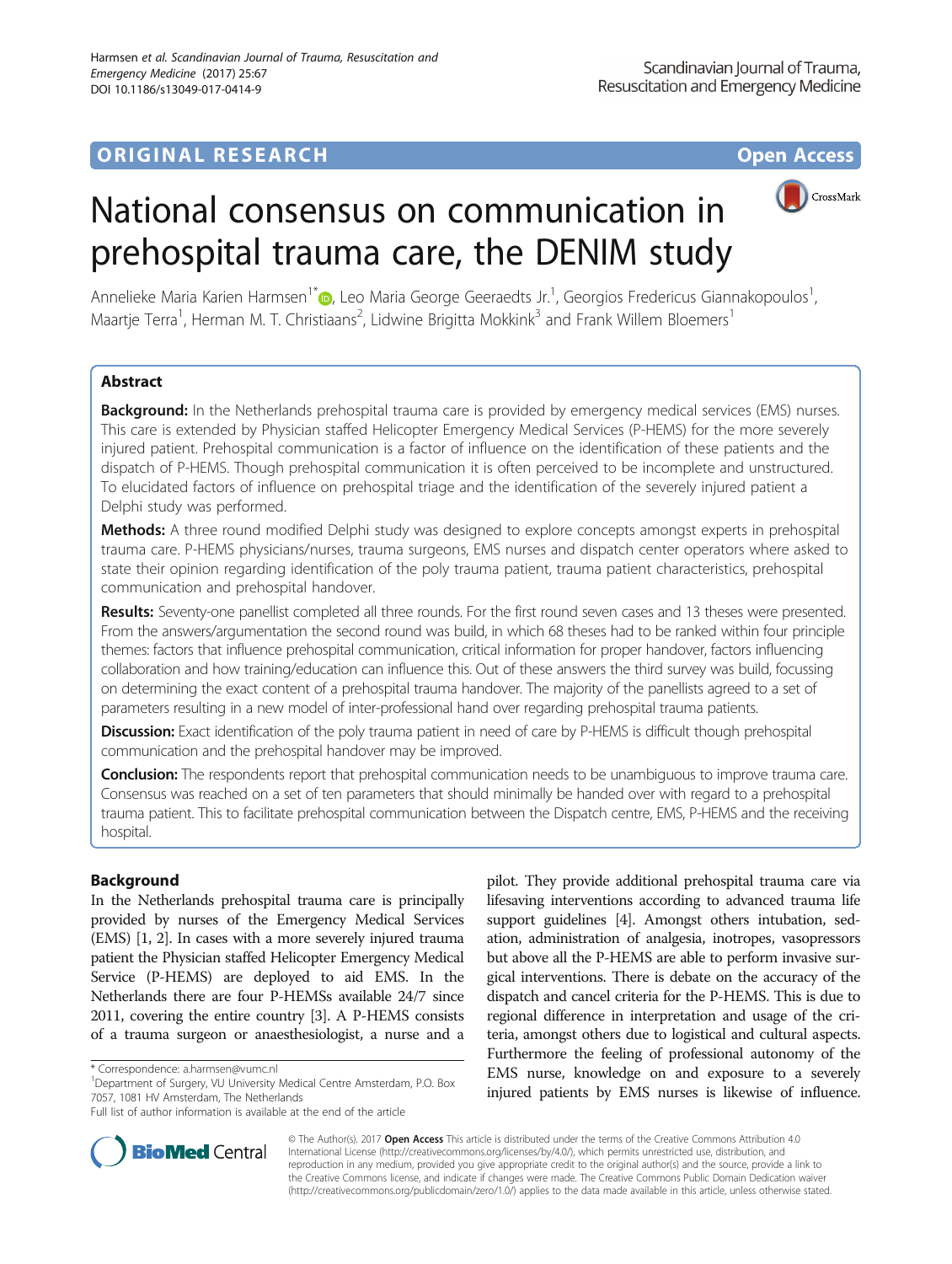Furthermore there is little empirical data available on the care provided by the P-HEMS in the Dutch system. Current dispatch criteria are active since June 2013 and solely based on two national EMS protocols and one study by Ringburg et al. reviewing dispatch criteria [\[5](#page-9-0)]. This could be attributed to the fact that international prehospital trauma literature is not simply applicable to the Dutch hybrid prehospital EMS system [[5](#page-9-0), [6\]](#page-9-0). Therefore current dispatch criteria are mainly based on expert opinion (level IV evidence) [\[7\]](#page-9-0). Emergency operators in the EMS dispatch centre dispatch either EMS alone or EMS and P-HEMS simultaneously (Fig. 1 shows the dispatch sequences [[8](#page-9-0)]). This dispatch is based on information handed to the operator by a layperson, which can be incomplete or incorrect. Therefore a low activation threshold is used to minimise under triage. However a study by Giannakopoulos et al. Showed that using the current system, 21% of the severely injured do not receive P-HEMS care, whereas 45% of the

minor injured patients do [\[9](#page-9-0)]. These rates are well above the guidelines of the American College of Surgeons, Committee on Trauma [[10](#page-9-0)]. Furthermore research showed that prehospital communication, especially the handover, on dispatch and cancel criteria between the dispatch centres, ambulances and P-HEMS is often incomplete [\[11](#page-9-0)]. A handover is the transfer of information, between the dispatch center, EMS, P-HEMS or the receiving hospital to create shared situational awareness and influence the decision making process [\[11](#page-9-0)]. To gain more insight, address the lack of literature and develop consensus on what type of patient is in need of the additional care of P-HEMS the DENIM ('Delphi studie in Nederland naar de Inzet van het P-HEMS', Delphi study in the Netherlands on the dispatch of the Mobile Medical Team) was developed. The DENIM aims to elucidated factors of influence on prehospital triage and the identification of the severely injured patient.

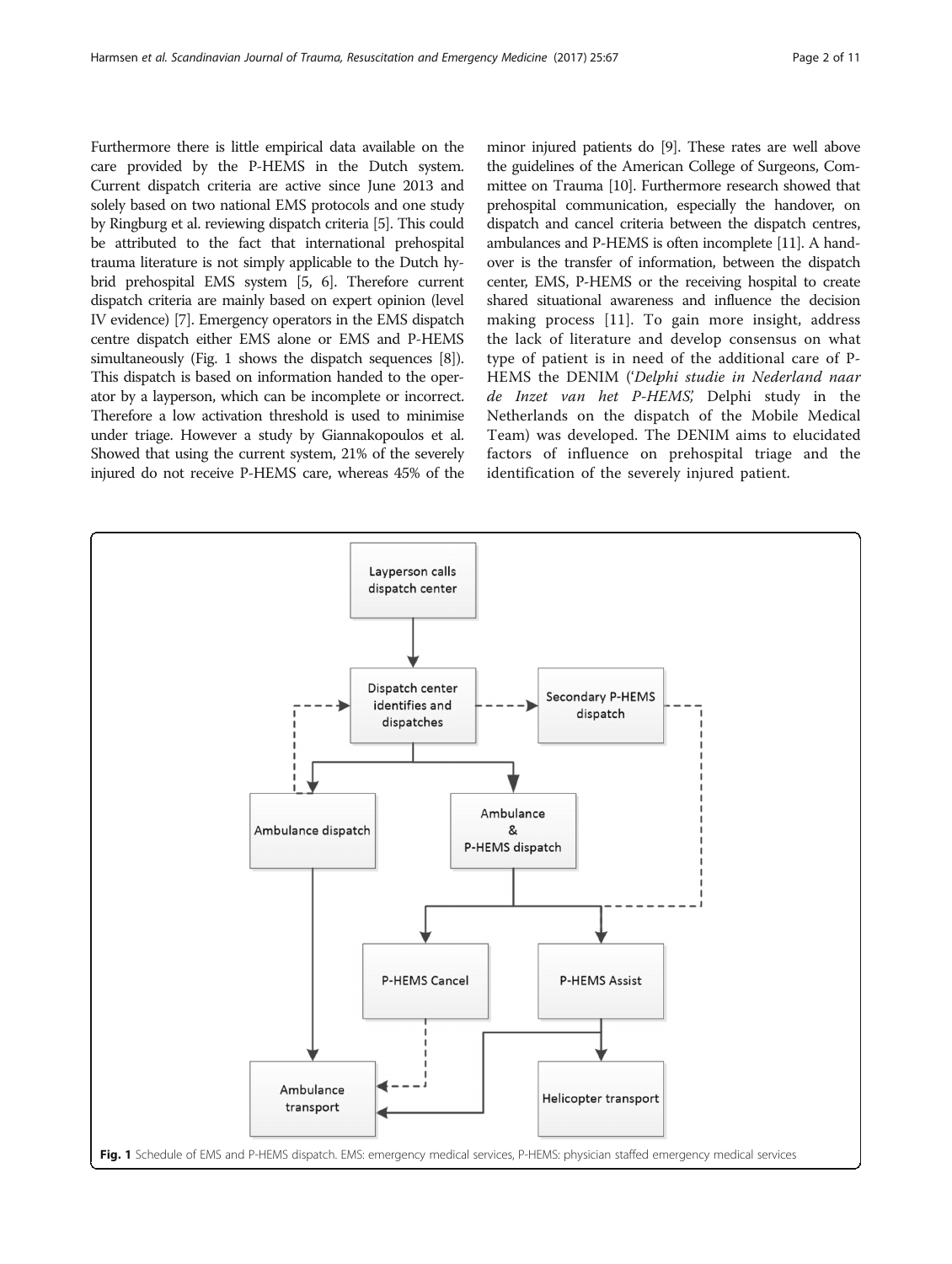## Methods

## Delphi technique

The Delphi technique is a well-recognized method for consensus generation amongst a group of experts through several iterations of questionnaires [[12](#page-9-0), [13\]](#page-9-0). The technique is a group communication process, to achieve consensus on topics which are difficult to address via clinical trials, via a series of questionnaires [[14](#page-10-0)]. After each questionnaire the group's response and associated argumentation is fed back to the panellists anonymously. This allows panellist to revise their previous opinions in light of the answers and arguments of the other panellists and allow the group to converge to an average group opinion in the subsequent round [[15](#page-10-0)]. Avoiding an individual's opinion to be biased by influential factors such as hierarchy and peer pressure. It is of scientific value because it can lead to an agreed set of recommendations to guidelines [\[8,](#page-9-0) [15](#page-10-0), [16\]](#page-10-0).

## Design of the DENIM

The DENIM comprised of three subsequent online questionnaires. The detailed protocol of the DENIM has been published previously [\[8\]](#page-9-0). In brief, internet-based questionnaires were designed and distributed via the online survey program SurveyMonkey®. Literature was reviewed, in order to construct the questionnaires. Amongst others, literature on national and international P-HEMS dispatch criteria, on prehospital triage and factors that might be of influence on dispatch of the P-HEMS. The search was done according to PRISMA guidelines [\[17\]](#page-10-0). The literature was reviewed by the DENIM Steering Committee (SC), which comprises of members with an occupational background within the field of pre- or in hospital trauma care (trauma surgery, anaesthesiology, P-HEMS) and extended by a member with knowledge on performing Delphi studies. The SC, consisting of all authors of this paper, assessed which topics were relevant and constructed a list of themes and ideas of interest. Four members of the SC structured all the questionnaires and all members of the SC had the ability to revised and approve each questionnaire prior to deployment. The SC thus prepared, analysed, supervised and monitored all Delphi rounds and did not take part as panel members.

#### The DENIM expert panel

The respondents recruited to participate were professionals within the Dutch field of pre- and in hospital trauma care (P-HEMS physicians and nurses, trauma surgeons, EMS nurses and emergency medical operators). The panellists were contacted via Dutch consortia and national societies of the specific occupational groups. Creating a heterogenic expert group in which all disciplines involved in prehospital trauma care were represented and divided across the country minimising bias due to local culture and geographical differences [\[18\]](#page-10-0). Hundredtwenty panellists were asked to participate via email. Background information on the aim and course of the study was given. Panellists remained anonymous throughout the entire study. This was deemed critical to the process in order to facilitate the freedom for respondents' to express their views on sometimes sensitive topics. They were asked to state their profession prior to each round in order to ensure heterogeneity of the respondents. These were multiple choice questions which allowed for multiple professions to be marked.

## The DENIM rounds

For the first DENIM round, the main question asked was; which trauma patient would benefit by the advanced care of P-HEMS? In order to generate discussion and yield argumentation varying statements and cases were presented. The answers were used to identify topics of interest leading to statements that were presented in the subsequent round. In order to motivate their opinion panellists were obligated to fill out the open comment box. A detailed overview of the DENIM can be found in the published protocol [[8\]](#page-9-0). From the first round we concluded that it was difficult to identify what patient would benefit by the care of a P-HEMS. It appears that the identification of the major trauma patient is problematic. Furthermore prehospital communication on parameters, such as vital signs, for major trauma patients is often sparse and inadequate. The SC deemed it necessary to further look into the prehospital communication, mode and content of the prehospital communication before being able to answer the primary research question. It was thought that when prehospital communication becomes more clear and accurate the P-HEMS dispatch can be evaluated more adequately allowing for an adjustment in dispatch criteria that may improves prehospital trauma care.

Prior to the second round the outcome of the first round was fed back to the panellist. Based on this, topics such as the Glasgow Coma Scale (GCS), advanced pain medication, AVPU method for providing a situational report, scoop&run, stay&play and the usage of the acronyms for reporting were further investigated in the subsequent round. Moreover, justification of dispatches based on mechanism of injury (MOI), injuries sustained or influence of extremes in ages were assessed. However focus of the second questionnaire was on prehospital communication. Main topics here were evaluating factors influencing prehospital communication, critical information for proper handover, factors influencing collaboration and how this may be influenced from a training/educational perspective? From answers out of the second questionnaire the SC converged further to the third round, which was aimed at exactly establishing the content of a prehospital handover. Figure [2](#page-3-0) shows an overview of the DENIM structure [[8\]](#page-9-0). Throughout the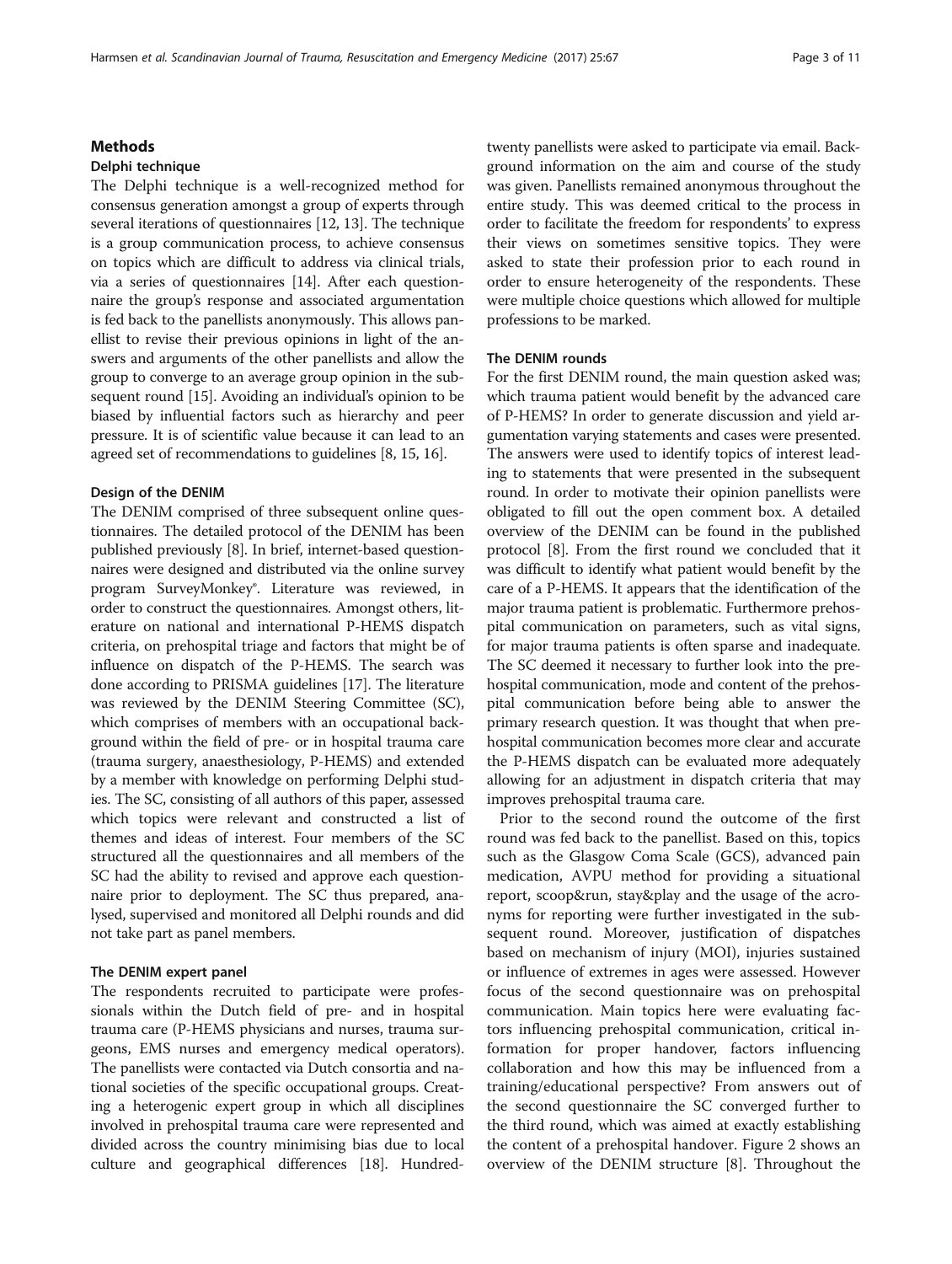<span id="page-3-0"></span>

staffed helicopter emergency medical services)

DENIM several types of questions were presented to the panellists. Firstly cases were presented and panellists were asked whether they thought that P-HEMS care was indicated. Open questions regarding definitions in trauma care were presented. Furthermore statements were presented and panellists were asked to if they agree or disagree to the statement, using either a five-point Likert scale (totally agree, agree, neutral, disagree, totally disagree) or a threepoint Likert scale (agree, neutral, disagree).

## Data analysis

A two stage qualitative and inductive 'thematic analysis' was undertaken, to analyse the results of the first round and to minimise redundancy by grouping similar ideas together [\[19\]](#page-10-0). Two authors assessed the results independently and identified broad coding themes. These were discussed and agreed by the entire SC. The data were entered into the SPSS statistical software package version 22 and analysed to examine level of agreement. Answers were analysed using descriptive statistics. When at least 70% of the panellists that either agreed or disagreed was considered consensus. Percentage between 55 and 70% was considered as tendencies towards consensus, everything below 55% was considered non-consensus (Table 1 shows all possible outcomes of consensus).

## Results

Hundred-twenty panellists were contacted for each round. Table 2 shows the professions of the respondents for all three rounds.

|  |  |  |  |  | Table 1 Possible group outcome for the statements |
|--|--|--|--|--|---------------------------------------------------|
|--|--|--|--|--|---------------------------------------------------|

| Answers                                                               | Group                     | Symbol |
|-----------------------------------------------------------------------|---------------------------|--------|
| $\geq$ 70% of the respondent agrees<br>with the statement presented.  | Consensus to agreement    | $Y +$  |
| $\geq$ 70% disagrees with the<br>statement presented                  | Consensus to disagreement | Υ-     |
| 55-69% of the respondent agrees<br>with the statement presented       | Tendency to agreement     | $T+$   |
| 55-69% of the respondent<br>disagrees with the statement<br>presented | Tendency to disagreement  | т.     |
| Everything <55% for agreement<br>and disagreement                     | Non-consensus             | N      |

## Round 1

Fourteen out of seventeen Regional EMS services were represented in the panel, all four P-HEMS teams were represented equally and eight out of 11 Dutch trauma centres were represented.

In order to generate discussion and yield argumentation on the research question seven cases and 13 statements were presented. An overview of the results of the first round can been seen in Table [3.](#page-4-0) Below we further elaborate on the argumentation yielded in this round.

## Cases round 1

Case 1: was on the value of the P-HEMS in a case of Traumatic Brain Injury (TBI). There was no consensus (N). Main topics of argumentation that arose were on prehospital communication, professional assessment of the situation and frequency of exposure. It was frequently stated by the respondents that it is difficult to define what ABCD-stable means and that reporting "ABCD-stable" is insufficient for a handover or for decision making because it provides too little information on the patients status. Additional information, for example vital parameters, Glasgow Coma Score (GCS) or AVPU (Alert, Verbally, Pain, and Unresponsive), pupils, lateralization, headache, medication (anticoagulation) and loss of consciousness, are often reported as parameters of critical importance for a proper situational assessment. It was opted that the MIST-method (Mechanism of injury (MOI), injuries

## Table 2 Professions of the respondents

| Profession                | Round 1 | Round <sub>2</sub> | Round 3 |
|---------------------------|---------|--------------------|---------|
| P-HEMS doctors            | 21      | 16                 | 15      |
| P-HEMS nurses             | 14      | 12                 | 12      |
| <b>FMS</b> nurses         | 28      | 27                 | 26      |
| Dispatch centre operators | 14      | 12                 | 11      |
| Trauma surgeons           | 22      | 24                 | 21      |
| Total respondents         | 83      | 79                 | 71      |

P-HEMS Helicopter Emergency Medical Services, EMS Emergency Medical Services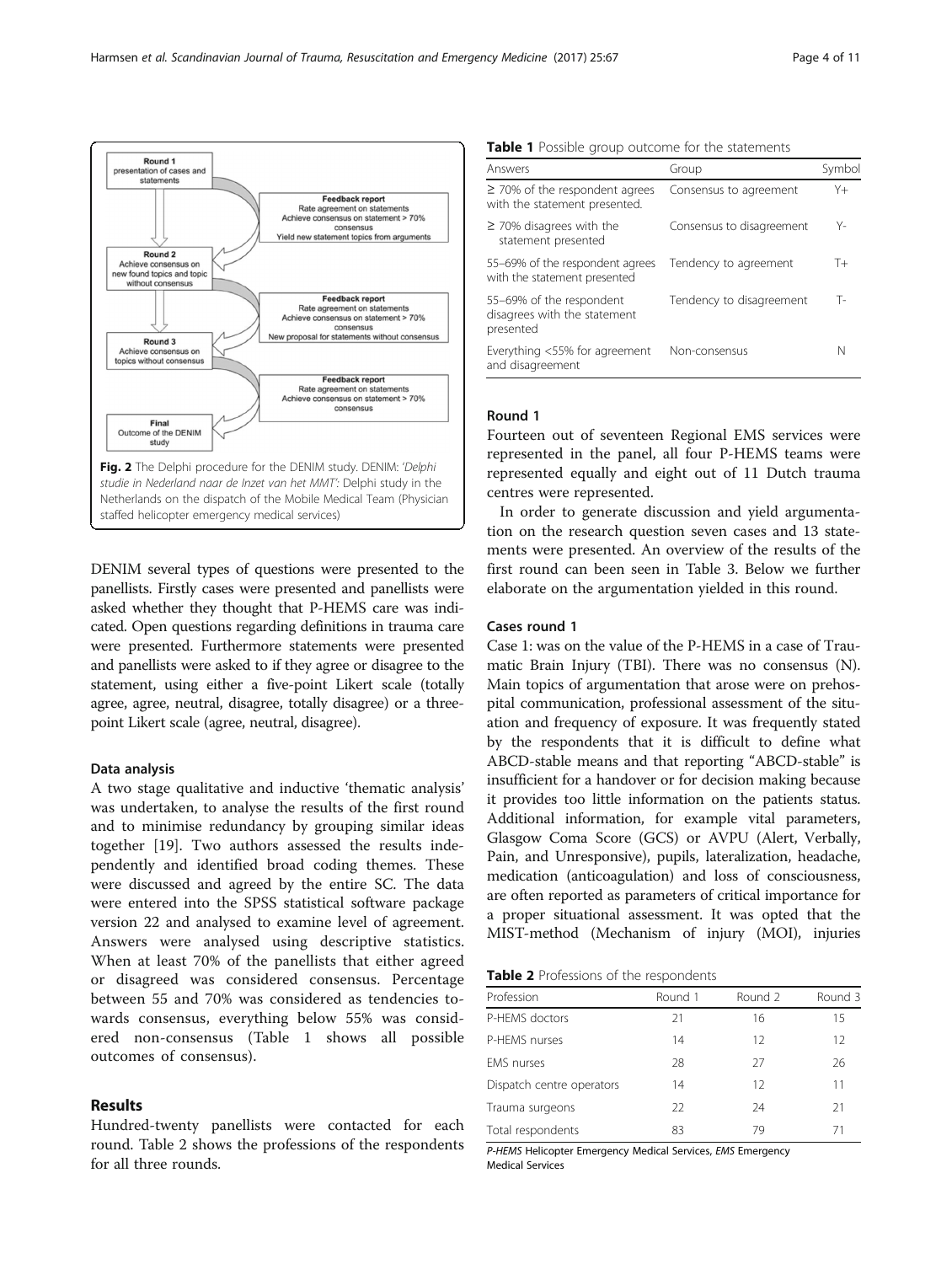|    | Case topic                                                                | N  | $\%$ | Consensus |
|----|---------------------------------------------------------------------------|----|------|-----------|
|    | Value of P-HEMS in TBI case                                               | 78 | 23   | N         |
| 2  | Value of P-HEMS in rapid sequence intubation as a part of pain management | 77 | 62   | $T+$      |
| 3  | Value of P-HEMS in paediatric TBI, assessment of GCS                      | 77 | 63   | $T+$      |
| 4  | Pain management and transport time                                        | 75 | 36   | N         |
| 5  | Usage of the AVPU scale for neurological assessment                       | 75 | 51   | N         |
| 6  | Definitions of "Scoop and Run" and "Stay and Play"                        | 75 | 67   | $T+$      |
| 7  | Treatment of a bleeding scalp injury                                      | 75 | 43   | Ν         |
|    | Statement topic                                                           | N  | %    | Consensus |
|    | P-HEMS shortens time to definite care                                     | 74 | 27   | N         |
| 2  | Primary dispatch P-HEMS strictly based on information on the MOI          | 74 | 78   | $Y +$     |
| 3  | the 'D' is more important than the 'A,B,C' for dispatch of P-HEMS         | 74 | 78   | $Y-$      |
| 4  | P-HEMS dispatch for patients suffering penetrating trauma                 | 74 | 64   | $T -$     |
| 5  | Variability in the relative dispatch frequency per EMS dispatch region    | 74 | 55   | $T+$      |
| 6  | Extrication time > 20 min P-HEMS dispatch is indicated                    | 73 | 58   | $T+$      |
| 7  | victim ejected from vehicle is an adequate dispatch criterion             | 73 | 80   | $Y +$     |
| 8  | Extremes in ages adequate dispatch criterion                              | 73 | 44   | N         |
| 9  | RTS below 12 is an adequate dispatch criterion for the P-HEMS             | 73 | 38   | N         |
| 10 | On the importance of the MOI for the dispatch of P-HEMS                   | 73 | 84   | $Y +$     |
| 11 | The importance of the injuries sustained for the dispatch of P-HEMS       | 73 | 96   | $Y +$     |
| 12 | The value of patient's vital signs for the dispatch of the P-HEMS         | 73 | 95   | $Y +$     |
| 13 | The influence of logistical factors for the dispatch of the P-HEMS        | 73 | 78   | $Y +$     |

#### <span id="page-4-0"></span>Table 3 Overview of the result of the first round

P-HEMS Helicopter Emergency Medical Services, TBI traumatic brain injury, GCS Glasgow Coma Scale, AVPU neurological scale (alert, verbal, pain, unresponsive), MOI Mechanism of Injury, EMS Emergency medical services, RTS Revised Trauma Score, N Nonconsensus, T+ Tendency to agreement, T- tendency to disagreement, Y+ consensus on agreement, Y- consensus on disagreement

found and suspected, vital Signs and treatment given) is a more appropriate method for handover because it is more comprehensive and gives more valuable information. It was stated that when an EMT nurse identifies a patient is "ABCD-stable", P-HEMS should rely on the assessment done by the EMS nurse. This however is questioned due to the assumed low exposure of the EMS nurse to poly trauma patients. Additionally one can conclude that ABCD stability assumes that there is no loss of consciousness, a maximum GCS and no need of care by a P-HEMS.

Case 2: was on the additional value of the P-HEMS for Rapid Sequence Intubation as a part of pain management in a case of multiple fractures. There was a tendency to consensus. Main topics of argumentation that arose were the complexity of the case, again frequency of exposure and the professional expertise. It was often mentioned that P-HEMS dispatch for adequate pain relief during transport is justified. Furthermore it is thought that the P-HEMS physician has more insight in the pre-operative planning which may contribute to a more swift logistical process. It was acknowledged that the neurological status needs to be evaluated properly prior to prehospital intubation or sedation. Question arose whether or not pre-hospital intubation is optimal

treatment for a patient, considering the suboptimal conditions in the prehospital setting.

Case 3: was a paediatric TBI case. The proper assessment of the GCS and the additional value of the P-HEMS were questioned. There was no consensus on the interpretation of the GCS, there was a tendency to consensus toward the GCS of the child being below fifteen  $(63\%, T+)$ . The range of reported GCS was wide, varying from eight to fifteen. There was no consensus (N) on the additional value of the P-HEMS in this case. Though there was consensus to agreement on the additional value of the P-HEMS in case of a GCS below eight (63%, Y+). Main topics of argumentation that arose were on prehospital communication, applicability of the GCS for children, ability to assess the neurological status, frequency of exposure and insufficient data for decision making. It was mentioned that interpreting GCS can be quite difficult especially in case of limited details and in juvenile cases. Though the usage of the AVPU method was opted frequently, which is more easy to use but also lacks in detail. Furthermore it was mentioned that the GCS is a measurement to be used cross-sectional. It should not be used for evaluative purposes to monitor the neurological course over time, thus not depicting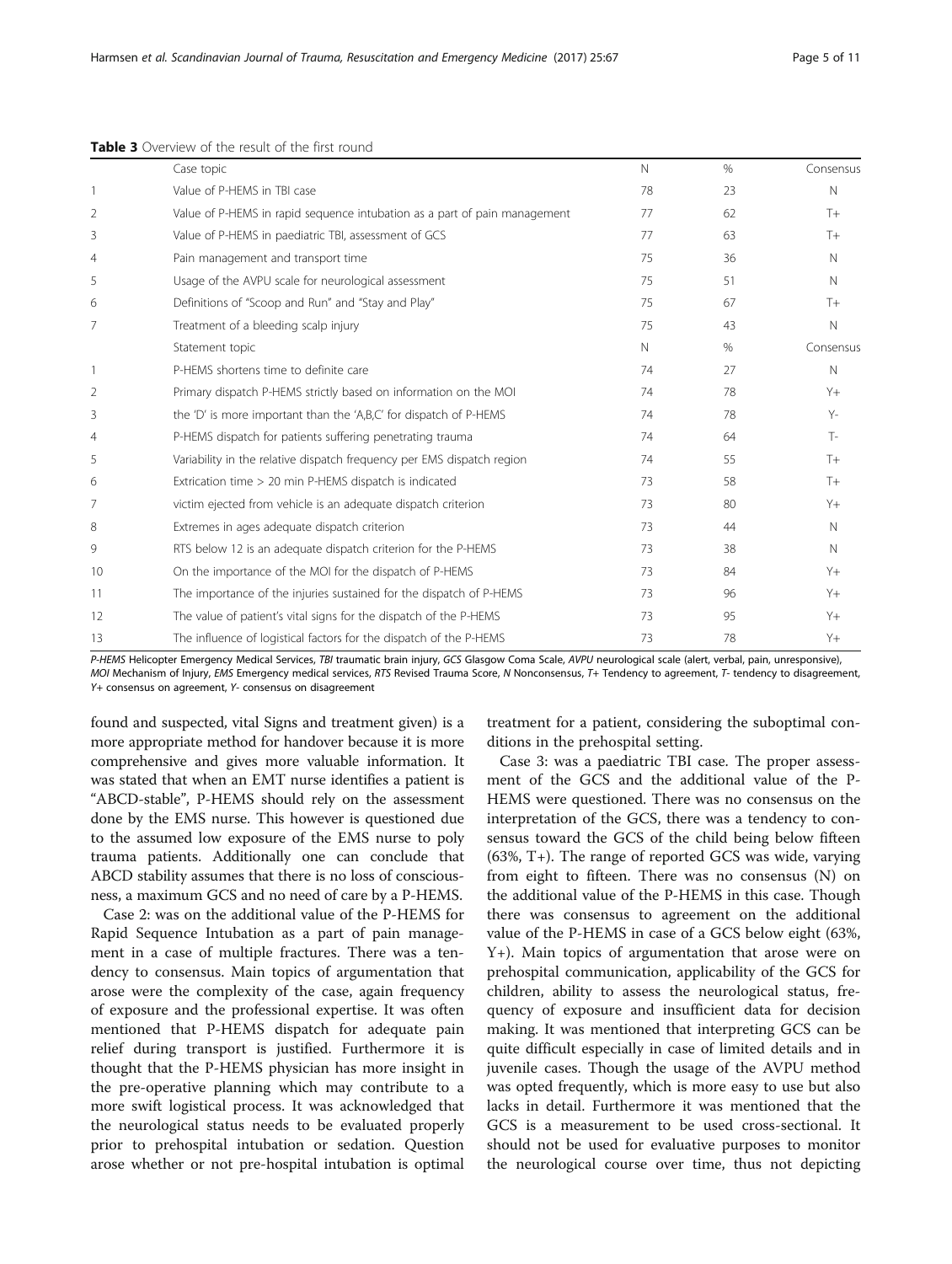deterioration or improvement. What also arose was that the usage of the GCS is difficult when a patient is intoxicated, often resulting in a lower GCS but not necessarily in need of more advanced care.

Case 4: Ideal pain management in isolated femoral fracture with moderate transport time. There was no consensus (N) on what type of analgesics should be used. Topics that arose were the unfamiliarity or unawareness with certain types of advanced pain medication amongst EMS nurses, or the type of advanced pain management the P-HEMS can provide.

Case 5: was on the suitability of the use of AVPU-scale as handover for the neurological status and the additional value of the P-HEMS in case a trauma patient scores a V (verbal) on the AVPU scale. There was no consensus on the usage of the AVPU-scale or on the additional value of the P-HEMS. Main topics that arose were that professionals in the field of prehospital trauma care should be able to give an appropriate GCS. Moreover, an AVPU score gives too little information for adequate decision making, however is more easy to use. Though often concerns were raised to the adequacy of professional assessment of neurological status, especially when reporting the GSC.

Case 6: was on the definitions 'scoop and run' (SR) and 'stay and play' (SP) and the additional value of the P-HEMS in a case of SR. There was a tendency to consensus on the case depicted being a SR case. There was no consensus on the additional value of P-HEMS. Main topics that arose were that there is still much debate on the exact definitions of the terms and that the terms perhaps should be discarded in the prehospital communication. It was opted that a patient who is hemodynamic unstable could benefit from the care of a P-HEMS but dispatch should be cancelled or continued in light of logistical factors such as arrival time or a rendez vous.

Case 7: was on the preferred method for treating a severely bleeding scalp laceration and the additional value of the P-HEMS in this case. There was no consensus (N) on the preferred method, though 43% would opt using haemostatic compression band aid. There was no consensus (N) on the additional value of the P-HEMS. Main reasoning was on unawareness of treatment options, unawareness of logistic options and frequency of exposure.

## Statements round 1

Statement 1: "Presence of the P-HEMS shortens time to definite care." There was no consensus. Arguments raised were that the definition on definite care differs, a P-HEMS is able to bring certain in hospital care to the patient and therefore shortens the time to receive advanced medical care. Though it may consequently increase prehospital time.

Statement 2: "It is justified to primarily dispatch a P-HEMS strictly based on information on the MOI." There was consensus for agreement. Main argumentation was that for the primary dispatch the threshold should be kept low and that MOI corresponds well with severity of trauma. Though it was said that MOI should be used in combination with other parameters such as patient's vital signs.

Statement 3: "In general the 'D' (Disability, neurological status in ABCDE-method) of the patient is more important than the 'A, B, C' status for the dispatch of the P-HEMS." There was consensus for disagreement. Main reasoning is that patient's condition in the A and B should be leading, according to the ATLS guidelines, and that the additional value of the P-HEMS is also high for abnormalities in the neurological status. It was stated that patients who suffer a D abnormality are prone for having a deviation in the A or B.

Statement 4: "P-HEMS dispatch (including a rendez vous) for patients suffering penetrating trauma to the chest, abdomen or neck is not indicated unless prehospital transport time will take more than 20 min." There was a tendency to disagreement. Topics of reasoning that arose were that advanced surgical trauma care should be provided to the patient as soon as possible, taking into account the prehospital logistical process, this could either be in the ER or on the scene. What also arose was the unawareness of treatment options in the prehospital setting for this group of patients, complexity of case and that the frequency of exposure being low amongst EMS personnel.

Statement 5: "There is a variability in the relative dispatch frequency of the P-HEMS per EMS dispatch region, reasons for this could be:" The two most chosen reasons were the culture in the dispatch centre and geographical/logistical factor.

Statement 6: "When extrication time is thought to be more than 20 min P-HEMS dispatch is indicated." There was a tendency to agreement. Topics of reasoning were on the exposure of the EMS nurses, the expectancy that prolonged entrapment may result in a higher risk of hemodynamic deterioration, however this differs per case of entrapment.

Statement 7: ""victim ejected from a vehicle" is an adequate dispatch criterion for the P-HEMS." There was consensus on agreement. Main argumentation was that this is often a high energy trauma which correlates with high risk on severe injuries.

Statement 8: "Extremes in ages (ages below twelve or above 65)" are an adequate dispatch criterion for the P-HEMS. There was no consensus. It was opted that victims included in these groups can be fragile. Though, it is difficult to know the exact age in the prehospital setting and age does not necessarily reflect patient's condition.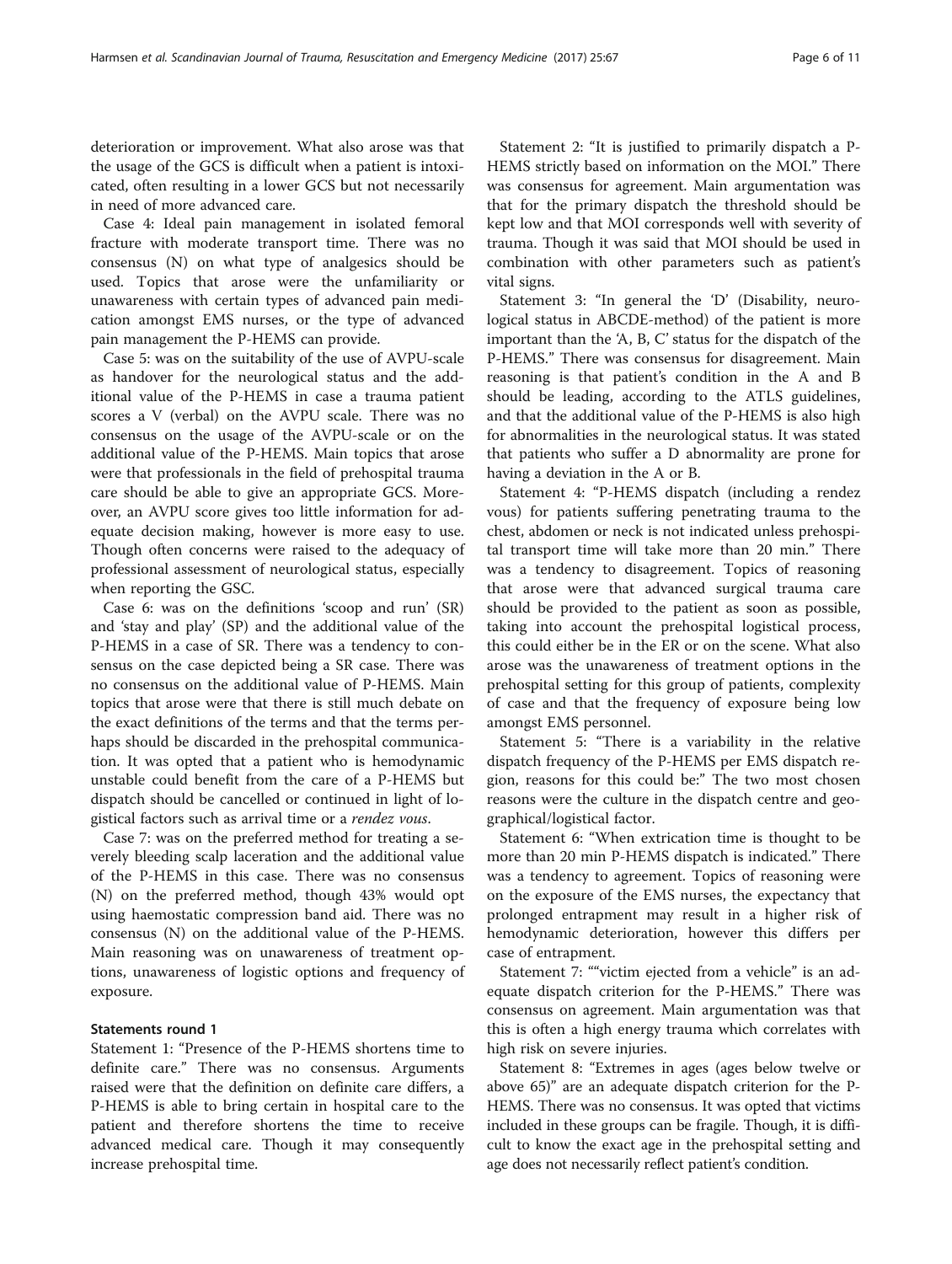Statement 9: "RTS below 12 is an adequate dispatch criterion for the P-HEMS." There was no consensus. It was said that the usage of this score in the prehospital setting is too difficult, that it does not portray the condition of the patient properly, should not be used as mono-criteria for dispatch and that the parameters on which the score is based are of more value separately.

Statement 10: "Is on the importance of the MOI for the dispatch of the P-HEMS." There was consensus to agreement. It was mentioned to be a good indicator for the severity of injury of the patient, though it should not be used as a single parameter. Dispatches are mainly based on the appeal of a layperson of whom the description of the MOI is not always reliable.

Statement 11: "Is on the magnitude of the injuries sustained for the dispatch of the P-HEMS." There was consensus to agreement. Main argument was that injuries sustained are critical for the outcome of the patient, though it should be a supportive parameter in addition to patient's vital signs or other additional information.

Statement 12: "Is on the value of patient's vital signs (ABCD) for the dispatch of the P-HEMS." There was consensus to agreement. Main topics of reasoning were that this gives insight in the hemodynamic condition of a trauma patient, in combination with the MOI it gives insight into the risk of deterioration but logistics should also be taken into account.

Statement 13: "Is on the importance of logistical factors for the dispatch of the P-HEMS." There was consensus to agreement. Main topics of arguments were that swift transport to the nearest trauma centre is most beneficial for the patient, in some situations air transport can be of additional value, though it is stated that waiting for P-HEMS to arrive is unacceptable. Furthermore it is stated that the Dutch prehospital system has a very dense availability of EMS nurses and level 1 trauma centres and therefore short arrival and transport times.

#### Round 2

In the second round we continued with four topics from the first round which derived from the qualitative and thematic analysis. Statement were presented on topics regarding (1) P-HEMS dispatch, (2) collaboration between P-HEMS, EMS and DC, (3) handover between EMS and P-HEMS and (4) a minimal adequate prehospital trauma handover. Table [4](#page-7-0) shows the degree of consensus or non-consensus per topic and statement for the second round. Many respondents reported that it was sometimes difficult to assess if the responsibility of care lays with the EMS or P-HEMS and that it is critical to communicate properly to transfer this responsibility or to make an assessment by the P-HEMS physician that their care is not necessary and keep the responsibility of care with the EMS. When we look at how individual

parameters are to be reported in a minimal adequate prehospital trauma handover, 93% agreed on an estimation of the age when the exact age is unknown  $(Y+)$ . There was no consensus on the usage of the GCS or AVPU model to report on patient's neurological status (N), though 88% agreed that loss of consciousness should be reported  $(Y+)$ . Ninety-nine per cent agreed on the importance of reporting a clear, obstructed or potentially obstructed airway  $(Y+)$ , though there was no consensus on reporting the exact breathing frequency (N). However there was consensus on the importance of giving an interpretation of the breathing frequency (72%, Y +). There was no consensus on reporting the oxygen saturation or the character of the breathing sounds (N). Likewise there was no consensus on reporting the exact heart rate (N), though there was consensus on the importance of giving an interpretation of the heart rate (79%, Y+). There was no consensus on the importance of reporting the exact blood pressure (N), however there was consensus on the importance of reporting on the most peripheral pulse palpable and its character (75%, Y +), but not on the exact frequency (N). There was consensus on the importance of reporting visible blood loss (79%, Y+), however there was no consensus on reporting this in an estimate of volume loss (N). Eighty-one per cent agreed on the importance of reporting the given treatment  $(Y+)$ . There was no consensus on reporting on the treatment plans (N).

## Round 3

In order to generate consensus on the exact content of a 'minimal adequate prehospital trauma' handover statements were presented along with background information, argumentation form the previous round and argumentation from the SC. There was an agreement on using the AVPU scale as a prehospital mode of reporting on the neurological status of the patient in a minimal adequate handover (78%, Y+). There was no agreement on discarding information on patient's medical history from a minimal adequate handover (N). There was tendency to agreement on discarding information on patient's medicine usage from a minimal adequate handover (68%, T+). There was an agreement on discarding information on the exact breathing frequency (measured in breaths per minute) and instead giving an impression of the breathing frequency in a minimal adequate handover (81%, Y+). There was agreement on discarding information on the character of the breathing sounds from a minimal adequate handover (83%, Y+). There was a tendency to agreement on discarding information on the exact heart rate (measured in beats per minute) and instead giving an impression of the heart rate in a minimal adequate handover (63%, T+). There was a tendency to agreement on discarding the exact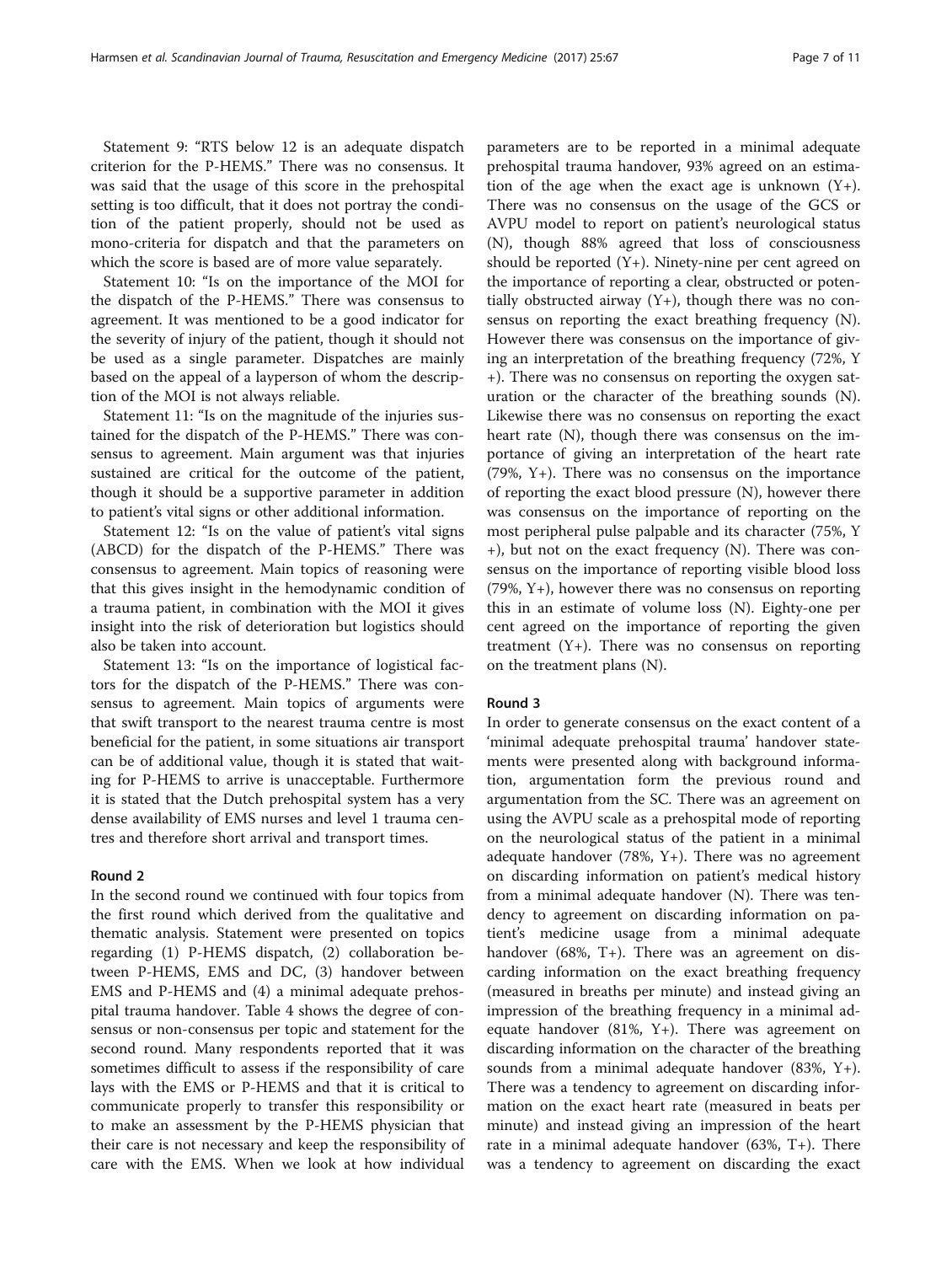| Topic              |                | Statement                                                                                                                                                 | N  | $\%$ | consensus |
|--------------------|----------------|-----------------------------------------------------------------------------------------------------------------------------------------------------------|----|------|-----------|
| P-HEMS dispatch    | $\mathbf{1}$   | When "ABCD" stable is reported this means, one can aspect no deterioration.                                                                               | 70 | 77   | Υ-        |
|                    | 2              | When no deterioration is to be suspected, the care of a P-HEMS is not needed.                                                                             | 70 | 46   | N         |
|                    | 3              | Dispatching a P-HEMS for adequate analgesia is justified.                                                                                                 | 70 | 83   | Y+        |
|                    | $\overline{4}$ | It is justified to accept an incomplete MIST-handover                                                                                                     | 70 | 64   | $T+$      |
|                    | 5              | Assessing the ABCD status of a patient by a professional does not take longer than one<br>or two minutes                                                  | 70 | 71   | Y+        |
|                    | 6              | Due to differences in interpretation it is better to discard terms such as SR and SP or<br>"ABCD-stable" in order to prevent communication errors         | 70 | 56   | $T+$      |
|                    | $\overline{7}$ | It would be useful to incorporate a RTS-score chart in the prehospital setting.                                                                           | 70 | 37   | Ν         |
|                    | 8              | When an RTS-score chart would be available, I would use this                                                                                              | 70 | 40   | N         |
|                    | 9              | It would be of additive value to incorporate a GCS-score chart in the prehospital setting                                                                 | 70 | 49   | N         |
|                    | 10             | When a GCS-score chart would be available, I would use this                                                                                               | 70 | 49   | Ν         |
|                    | 11             | There is a set method for prehospital handover between EMS and P-HEMS: the MIST method                                                                    | 70 | 61   | $T+$      |
|                    | 12             | There is a set method for prehospital handover between EMS and P-HEMS: the SBAR method                                                                    | 70 | 36   | N         |
|                    | 13             | There is no set method for prehospital handover between EMS and P-HEMS.                                                                                   | 70 | 63   | <b>T-</b> |
|                    | 14             | there is need for a set method for prehospital handover between EMS and P-HEMS                                                                            | 70 | 69   | $T+$      |
| Collabo-ration EMS | $\mathbf{1}$   | the importance of integration of the training for the different EMS                                                                                       | 67 | 85   | Y+        |
|                    | 2              | on the importance of multidisciplinary training                                                                                                           | 67 | 92   | Y+        |
|                    | 3              | evaluation of care via integrated care meetings                                                                                                           | 67 | 100  | $Y +$     |
|                    | 4              | all EMS should be aware of the protocols of the other involved EMS                                                                                        | 67 | 86   | Y+        |
| Hand-over          | $\mathbf{1}$   | that reporting "ABCD" stable is to brief for an MAPH                                                                                                      | 67 | 76   | Y+        |
|                    | $\overline{2}$ | it is useful to determine the content of a MAPH                                                                                                           | 67 | 91   | Y+        |
|                    | 3              | a MAPH is a handover on which the person who the information is handed to can make<br>an educated estimation of the situation, the patient and the course | 67 | 94   | Y+        |
|                    | 4              | a MAPH should help EMS nurses make educated decisions in a short period of time                                                                           | 67 | 90   | Y+        |
|                    | 5              | When consensus is reached on the structure and content of a MAPH this should be included<br>in all EMS protocols                                          | 67 | 90   | $Y +$     |
|                    | 6              | that using a MAPH is important for the communication between EMS nurses, dispatch centres,<br>P-HEMS, other EMS and the receiving hospital                | 67 | 87   | Y+        |
|                    | 7              | usage of a MAPH will help facilitate the transfer/or acceptance of responsibility of care                                                                 | 67 | 87   | Y+        |
|                    | 8              | usage of a MAPH may aid in improving prehospital trauma patient care                                                                                      | 67 | 90   | $Y +$     |
| <b>MAPH</b>        | $\mathbf{1}$   | information regarding gender should be incorporated into a MAPH                                                                                           | 67 | 70   | Y+        |
|                    | 2              | information regarding age should be incorporated into a MAPH                                                                                              | 67 | 97   | Y+        |
|                    | 3              | information regarding MOI should be incorporated into a MAPH                                                                                              | 67 | 96   | Y+        |
|                    | 4              | information regarding injuries sustained should be incorporated into a MAPH                                                                               | 67 | 96   | Y+        |
|                    | 5              | information regarding patients airway should be incorporated into a MAPH                                                                                  | 67 | 99   | Y+        |
|                    | 6              | information regarding patients breathing should be incorporated MAPH                                                                                      | 67 | 97   | Y+        |
|                    | 7              | information regarding hemodynamic status should be incorporated into a MAPH                                                                               | 67 | 97   | Y+        |
|                    | 8              | information regarding neurological status should be incorporated into a MAPH                                                                              | 67 | 99   | Y+        |
|                    | 9              | information regarding neurological abnormalities should be incorporated into a MAPH                                                                       | 67 | 90   | Y+        |
|                    | 10             | information regarding medical history should be incorporated into a MAPH                                                                                  | 67 | 52   | $T+$      |
|                    | 11             | information regarding medicine usage should be incorporated into a MAPH                                                                                   | 67 | 51   | $T+$      |

## <span id="page-7-0"></span>Table 4 Consensus per statement and topic for round 2

P-HEMS Physician staffed Helicopter Emergency Medical Services, MIST Mechanism of injury, Injuries found and suspected, vital Signs and Treatment given, MAPH Minimal adequate prehospital handover, RTS Revised Trauma Score, GCS Glasgow Coma Scale, EMS Emergency Medical Services, MOI Mechanism Of Injury, N Nonconsensus, T+ Tendency to agreement T- tendency to disagreement, Y+ consensus on agreement, Y- consensus on disagreement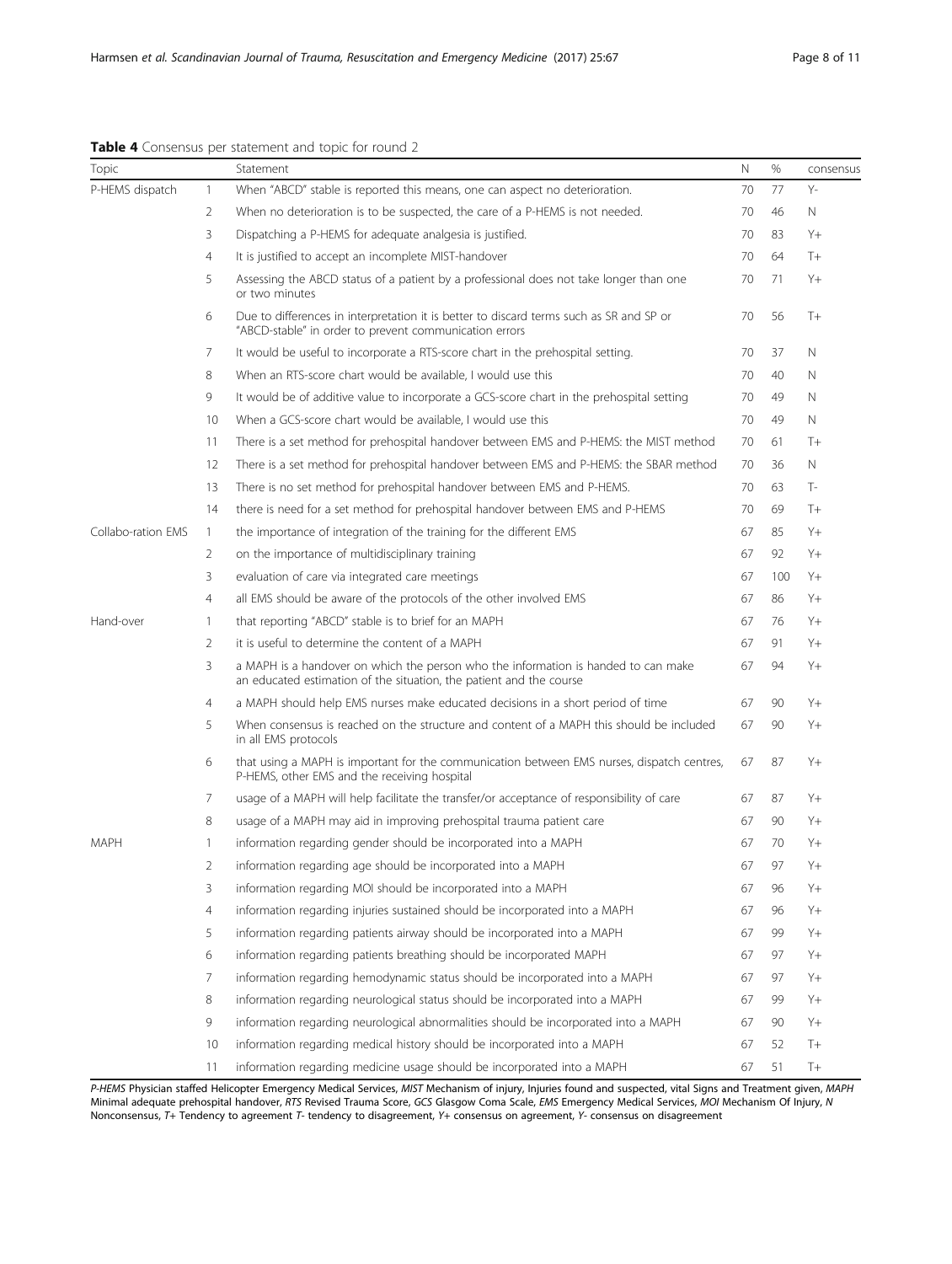blood pressure (measured in mmHg) and instead giving an impression of the blood pressure (most peripheral pulse palpable and its character) in a minimal adequate handover  $(61\%, T+)$ . There was a tendency to agreement on discarding information on the treatment plan form the minimal adequate handover (68%, T+).

Table 5 shows the set of ten parameters on which the respondents agreed upon.

## **Discussion**

We describe a modified Delphi study on the consensus of the content of a minimal adequate prehospital trauma handover. The process comprised an extensive literature review followed by a three round survey. This was executed among a national representative panel of experts in the field of prehospital and inhospital trauma care. We consider it useful because consensus on a set of parameters describing the optimal combination for a minimal adequate prehospital handover between EMS, P-HEMS and the receiving hospital was achieved. This allows for the prehospital communication to be more precise, adding in the optimization of trauma care. In this Delphi a high number of respondents completed all three round compared to international literature, providing an effective and reliable sample to allow for effective decision-making [\[20](#page-10-0)]. One of the research questions of this study was: which trauma patient benefits the advanced care of P-HEMS? Due to complexity of the issues raised, we were not able to answer this question yet. Though by focussing on the sub questions regarding communication, a factor of paramount influence on the identification, we gained more insight. As was stated by the respondents "in order to improve prehospital trauma care it is vital to first improve the prehospital communications between all EMS". When prehospital

Table 5 New model for prehospital trauma handover

| 1.  | Male / Female                                                                                                         |
|-----|-----------------------------------------------------------------------------------------------------------------------|
| 2.  | Child / Adult                                                                                                         |
| 3.  | <b>MOI</b>                                                                                                            |
| 4.  | Injuries                                                                                                              |
| 5.  | A: Free / Potentially threatened / Threatened                                                                         |
| 6.  | B: Bradypnea / Eupnea / Tachypnea                                                                                     |
| 7.  | C: Bradycardia / Normocardia / Tachycardia<br>Peripheral pulse<br><b>Blood Loss</b>                                   |
| 8.  | D: Loss of consciousness<br>AVPU<br>Neurological deviations (pupillary defects, lateralization,<br>open brain injury) |
| 9.  | Given treatment                                                                                                       |
| 10. | Relevant medical history                                                                                              |

MOI: Mechanism of injury, AVPU: alert, verbal, pain, unresponsive), AVPU: acronym for "Alert, Verbal, Pain, Unresponsive"

communication becomes more transparent and uniform, this will aid in more comprehensive recording of prehospital information which in turn will hopefully allow further research into factors identifying major trauma and correct dispatch or cancel of P-HEMS. Prehospital trauma care often involves hurried interactions between individuals with varying styles of communication, furthermore this communication is often incomplete [[11,](#page-9-0) [21](#page-10-0)]. The respondents reported a need for a standardized approach to information sharing, to ensure that patient information is handed over consistently and accurately. This will allow for accurate assessment of the type of care needed and proper transfer of the responsibility of care. It may reduce over and under triage and improved utility of in hospital trauma teams. Appropriate method of handover may prevent errors, adverse events and avoid patient harm [[22](#page-10-0)–[24](#page-10-0)]. The respondents testified there was no agreement for any of the established methods for handing over in the prehospital setting, there was agreement on the need for a set method for a prehospital handover. The usage of both MIST, SBAR and ABCD were opted, though flaws were likewise stated. The DENIM parameters however are a more detailed set parameters than those currently used in the SBAR or MIST method [[25](#page-10-0)–[27](#page-10-0)]. As the DENIM leaves less room for personal interpretation. Furthermore this study showed that merely reporting ABCD-stable is insufficient and does not necessary means no deterioration is to be expected. The DENIM tool can be used by all EMS to ensure the quality of handing over in the prehospital setting. Some of the DENIM parameters are in accordance with the IMIST-AMBO, which shows promise for improving the EMS to emergency room handover communication [\[28\]](#page-10-0). Implementation of this tool let to a greater shared volume of information per handover, reduction of handover faults and improved recipient comprehension. This will likewise be tested for the DENIM model in a feasibility study.

A limitation of this study is the qualitative design. It is often thought that studies based on expert opinion rank low in scientific evidence [\[29](#page-10-0)]. However a very practical model was created with support amongst a large group of experts. Though the additive value of the communication tool developed by experts within the field needs to be further investigated in a prospective matter. A second limitation is that this was a Dutch national survey, focussing on elements typical for Dutch prehospital trauma care (such as high density of hospitals, short transport distances and time, nurse staffed EMS and both nurse and physician staffed P-HEMS). However, the Dutch trauma system operates according to international standards and the nurses and physicians are trained according to international guidelines. Therefore, our findings might be applicable to other prehospital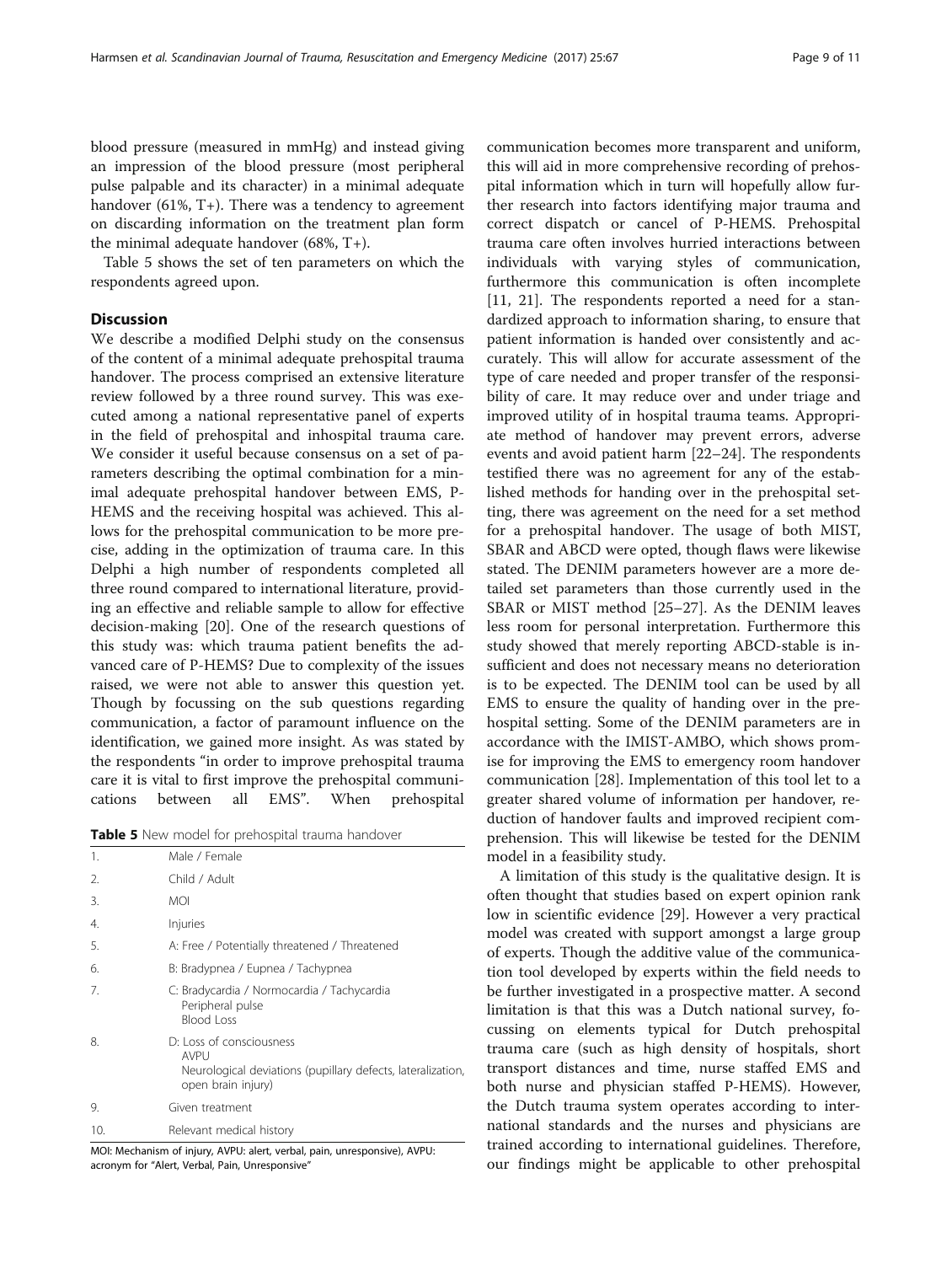<span id="page-9-0"></span>trauma setting who use a similar structure and have a similar chain of deployment of the EMS and P-HEMS.

The usage of this model is endorsed by some of the conclusions of this study as it seemed that the interpretation of several scoring systems are quite challenging and there is a wide variation in interpretation of the definition of terms used in the prehospital setting. The respondents agreed that a dispatch of the P-HEMS based on severe mechanisms of trauma and injuries sustained is acceptable, though in literature this criteria alone lacks accuracy [5]. The respondents report that the additive value of the P-HEMS is mostly in stabilizing the ABC of a trauma patient. However it was often stated that for continuing or cancelling the P-HEMS the prehospital logistics and time to the nearest trauma centre are very important. However this is something which is difficult to capture in a standardized model. Additional research can be done in multidisciplinary training, schooling and evaluation of care, as the different professions all sated this to be important.

## Conclusion

Factors of influence on prehospital triage and the identification of the severely injured patient the DENIM study are numerous, structured prehospital communication seems essential. The phrase "ABCD-stable" is often reported however the meaning of it is vague and therefore thought to be insufficient for a prehospital handover between EMS and P-HEMS. To take full responsibility of care the P-HEMS physician needs to have proper situational awareness, thus adequate information fed back to them. The respondents found it useful to determine the content of a minimal prehospital handover. There is consensus a set of parameters regarding gender, age, MOI, injuries sustained, the patient's airway, breathing, hemodynamic status and neurological status and neurological abnormalities should be reported in a minimal adequate prehospital handover. There was agreement on the exact content of how to report the parameters, resulting in new model for a minimal adequate prehospital trauma handover.

#### Acknowledgements

Not applicable.

#### Funding

No funding was received for this study.

#### Availability of data and materials

The datasets generated and/or analysed during the current study are not publicly available due the qualitative nature, volume and Dutch lanquage, but are available from the corresponding author on reasonable request.

#### Authors' contributions

AH, GG, LG, LM, HC, FB, MT designed the study. AH, LG, GG and FW supervised the study and data collection. AH solicited participants. AH, GG, LG, LM managed the data, including quality control. HC, LM, FB provided statistical advice on study design and AH, LG and GG analysed the data; FW chaired the data oversight. AH drafted the manuscript, and all authors contributed substantially to its revision. All authors take responsibility for the paper as a whole. All authors read and approved the final manuscript.

#### Ethics approval and consent to participate

Ethical approval for this study was granted by the local Medical Ethics Review Committee. FWA00017598 case number 2014:280.

## Consent for publication

Consent for publication was not applicable.

#### Competing interests

The authors declare that they have no competing interests.

#### Publisher's Note

Springer Nature remains neutral with regard to jurisdictional claims in published maps and institutional affiliations.

#### Author details

<sup>1</sup>Department of Surgery, VU University Medical Centre Amsterdam, P.O. Box 7057, 1081 HV Amsterdam, The Netherlands. <sup>2</sup>Department of Anaesthesiology VU University Medical Centre Amsterdam, Amsterdam, the Netherlands.<sup>3</sup>Department of Epidemiology and Biostatistics, and EMGO Institute for Health and Care Research, VU University Medical Centre Amsterdam, Amsterdam, The Netherlands.

## Received: 8 February 2017 Accepted: 29 June 2017 Published online: 11 July 2017

#### References

- 1. Kuehl A. Prehospital systems and medical oversight. Dubugue: Kendall/Hunt Pub; 2002.
- 2. Ambulancezorg Nederland (ambulance care the Netherlands). Beleidsdocument over verantwoordelijke ambulance zorg (Policy Document on Responsible Ambulance Care, 4). Zwolle: NVMMA V&VN; 2013. p. 16.
- 3. Hoogerwerf N, Heijne A, Geeraedts Jr LM, van Riessen C, Scheffer GJ. Helicopter emergency medical service missions at night: 2 years of experience in the Dutch regional emergency healthcare network east [Article in Dutch]. Ned Tijdschr Geneeskd 2010;154:A2149. PMID: 20977787.
- 4. Mock C, Lormand JD, Gossen J, Joshipura M, Peden M. Guidelines for essential trauma care. Geneva: World Health Organization; 2004. p. 1-106.
- 5. Ringburg AN, de Ronde G, Thomas SH, van Lieshout EM, Patka P, Schipper IB. Validity of helicopter emergency medical services dispatch criteria for traumatic injuries: a systematic review. Prehosp Emerg Care. 2009;13:28–36.
- 6. Giannakopoulos GF, Lubbers WD, Christiaans HM, van Exter P, Bet P, Hugen PJ, Innemee G, Schubert E, de Lange-Klerk ES, Goslings JC, et al. Cancellations of (helicopter-transported) mobile medical team dispatches in the Netherlands. Langenbecks Arch Surg. 2010;395:737–45.
- 7. Landelijk netwerk acute zorg (National network acute care). MMT Inzet- en cancelcriteria (P-HEMS dispatch and cancel criteria). 2013. [http://www.lnaz.](http://www.lnaz.nl/cms/Inzet-_en_cancelcriteria_MMT_-_LNAZ-AZN.PDF) [nl/cms/Inzet-\\_en\\_cancelcriteria\\_MMT\\_-\\_LNAZ-AZN.PDF](http://www.lnaz.nl/cms/Inzet-_en_cancelcriteria_MMT_-_LNAZ-AZN.PDF)
- 8. Harmsen AM, Geeraedts LM, Giannakopoulos GF, Terra M, Christiaans HM, Mokkink LB, Bloemers FW. Protocol of the DENIM study: a Delphi-procedure on the identification of trauma patients in need of care by physician-staffed Mobile Medical Teams in the Netherlands. Scand J Trauma Resusc Emerg Med. 2015;23:15. doi[:10.1186/s13049-015-0089-z.](http://dx.doi.org/10.1186/s13049-015-0089-z)
- 9. Giannakopoulos GF, Bloemers FW, Lubbers WD, Christiaans HM, van Exter P, de Lange-de Klerk ES, Zuidema WP, Goslings JC, Bakker FC. Criteria for cancelling helicopter emergency medical services (HEMS) dispatches. Emerg Med J. 2012;29(7):582–6.
- 10. American College of surgeons, Committee on Trauma. Recourses for optimal care of the injured patient: 2014. Available via: [https://www.facs.](https://www.facs.org/~/media/files/quality%20programs/trauma/vrcresources.ashx) [org/~/media/files/quality%20programs/trauma/vrcresources.ashx](https://www.facs.org/~/media/files/quality%20programs/trauma/vrcresources.ashx)
- 11. Harmsen AM, Giannakopoulos GF, Franschman G, Christiaans HM, Bloemers FW. Limitations in prehospital communication between trauma helicopter, ambulance services, and dispatch centers. J Emerg Med 2017;52(4):504-512. doi: [10.1016/j.jemermed.2016.11.010](http://dx.doi.org/10.1016/j.jemermed.2016.11.010). Epub 2016 Dec 18.
- 12. Jones J, Hunter D. Consensus methods for medical and health services research. BMJ. 1995;311(7001):376–80.
- 13. Myers H, Thomas E, Dziedzic K. What are the important components of the clinical assessment of hand problems in older adults in primary care?